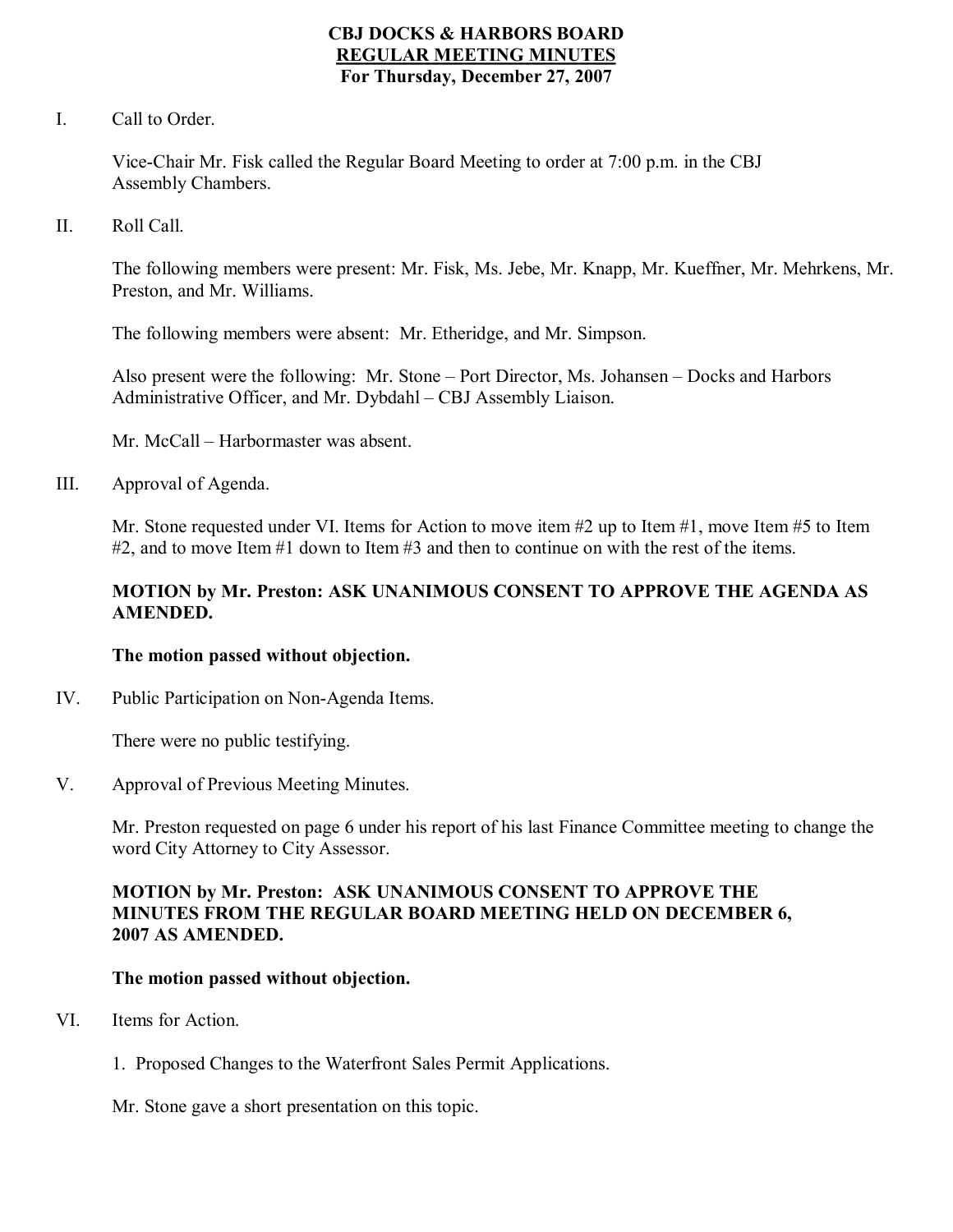December 27, 2007 Page 2

VI. Items for Action (cont'd)

#### **PUBLIC HEARING:**

1. Caroline Pitts – Orca Enterprises, LLC - 586-6999 Owner – Operator P.O. Box 35431, Juneau, AK 99803

Ms. Pitts thanked Mr. Stone for omitting the sentence stating, **"that the tour operator can sell their tours at no more than one sales booth",** but also she would like the sentence added, **"that tour operators can only sell Juneau tours same day sales".** This would prevent out of town tour sales in which would be in direct competition with local Juneau tour sales.

Discussion followed with Mr. Preston, and Mr. Stone.

2. Larry Dupler – Adventures Unlimited - 723-9253 Owner – Operator P. O. Box 35431 Juneau, Alaska 99803

Mr. Dupler said that he also agreed with all that Ms. Pitts said and that he too would like to have the sentence, **"Juneau same day tour sales",** added to the regulations.

Discussion followed with Mr. Preston, Mr. Kueffner, and Mr. Stone.

### **MOTION by Mr. Kueffner: MOVE TO ADOPT CHANGES TO THE WATERFRONT SALES PERMIT REGULATIONS AS PRESENTED BY THE PORT DIRECTOR, AND TO FORWARD THE REGULATIONS TO THE CITY ATTORNEY FOR PRESENTATION TO THE ASSEMBLY.**

Mr. Preston seconded the motion.

#### **The motion passed without objection.**

ViceChair Mr. Fisk said that the new suggested items mentioned tonight would be referred to the next Operations Committee Meeting for further consideration.

2. Fisherman's Bend Tideland Lease Renewal.

Mr. Preston gave a short presentation on this topic.

Public Comment:

1. Sharon Andrew – Andrew's Marina/Fisherman's Bend Owner - Operator P. O. Box 210256 Auke Bay, AK 99821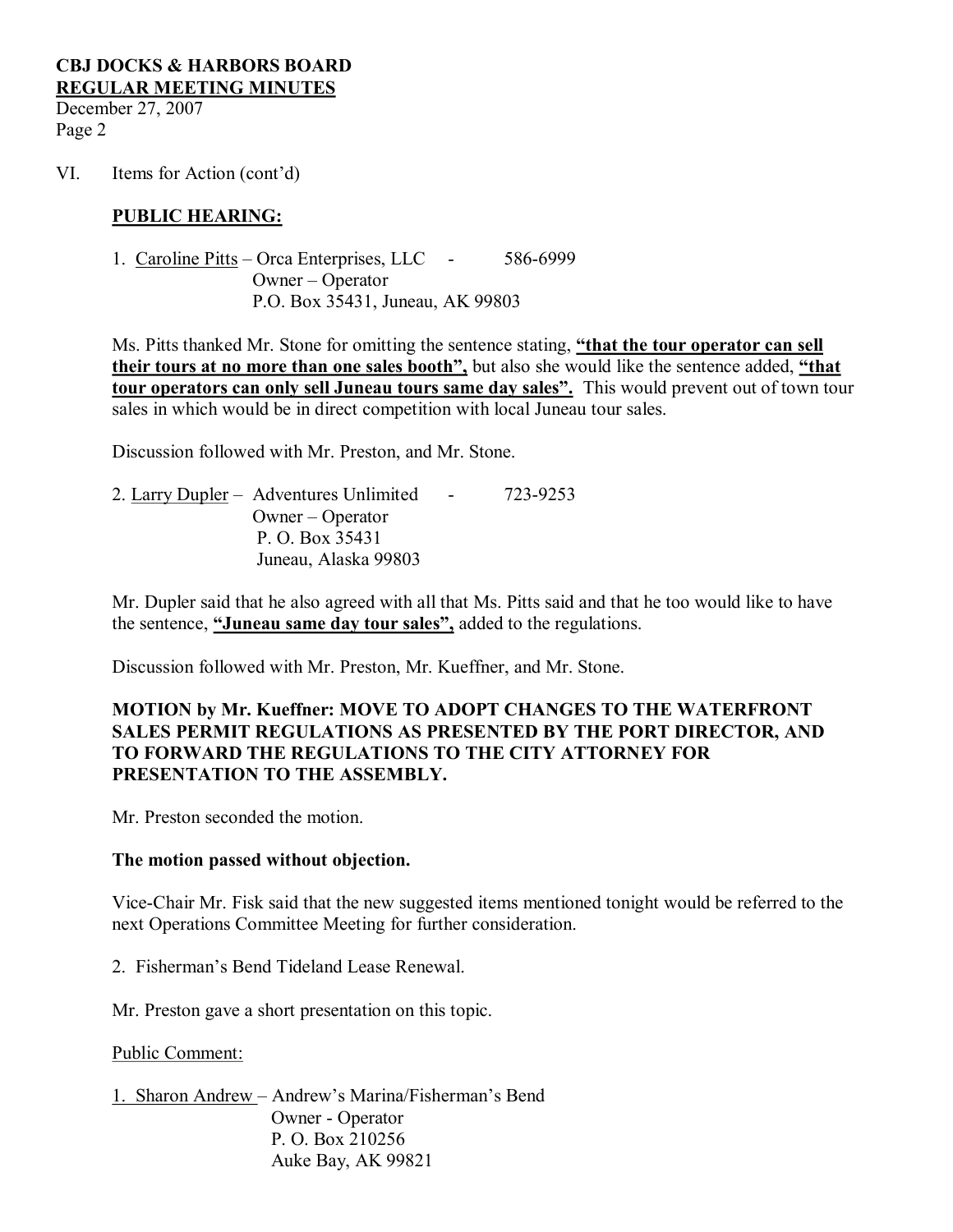December 27, 2007 Page 3

#### VI. Items for Action (cont'd)

Ms. Andrew said that she is appealing the increase in her tideland lease at Fisherman's Bend. She Read a short essay on her response to the memos that she has received from the Docks and Harbors Department regarding the appraisal and the increased amounts for her leased tidelands at Fisherman's Bend.

She felt that she was left with only three options as a result of the paperwork she received.

She added that she had obtained a personal income appraisal as instructed and found that the area was appraised much lower than what they have been paying since the lease was first initiated back on January 1, 1987.

Discussion followed with Mr. Fisk, Mr. Kueffner, and Mr. Mehrkens.

| 2. Chris Conder | $\sim$ | <b>Rum Runner Charters</b>      |
|-----------------|--------|---------------------------------|
|                 |        | Owner – Operator                |
|                 |        | has a stall at Fisherman's Bend |

Mr. Conder said that if the tideland fees are increased for Fisherman's Bend then that cost will be passed on to the patrons who have moorage stalls in the marina.

He said that he felt that the fees are too high already.

| 3. Jack Cadigan | ۰. | Adventures in Alaska Charters   |
|-----------------|----|---------------------------------|
|                 |    | $O$ wner – Operator             |
|                 |    | Has a stall at Fisherman's Bend |

Mr. Cadigan said that his fees keep rising every year and soon he will have to decide whether to continue his business or quit as the profit margin keeps declining.

Discussion followed with Mr. Fisk.

| 4. Todd Wicks | $\sim$ | Juneau Charter Boats Association        |
|---------------|--------|-----------------------------------------|
|               |        | <b>Current President of Association</b> |
|               |        | Has a stall at Fisherman's Bend         |

Mr. Wicks said that he is the current President of the Juneau Charter Boat Association. Their club consists of around 20 fishing/Charter businesses that operate mostly out of Auke Bay. Six of these members have permanent stalls at the Fisherman's Bend Marina.

He said that he is concerned that the impact of higher fees for the Fisherman's Bend tideland lease will result in an increase of fees for marina stall renters. Also, he said that he is worried that if Fisherman's Bend raises stall rates then the Auke Bay/Statter harbor City float will be impacted with higher transient fees.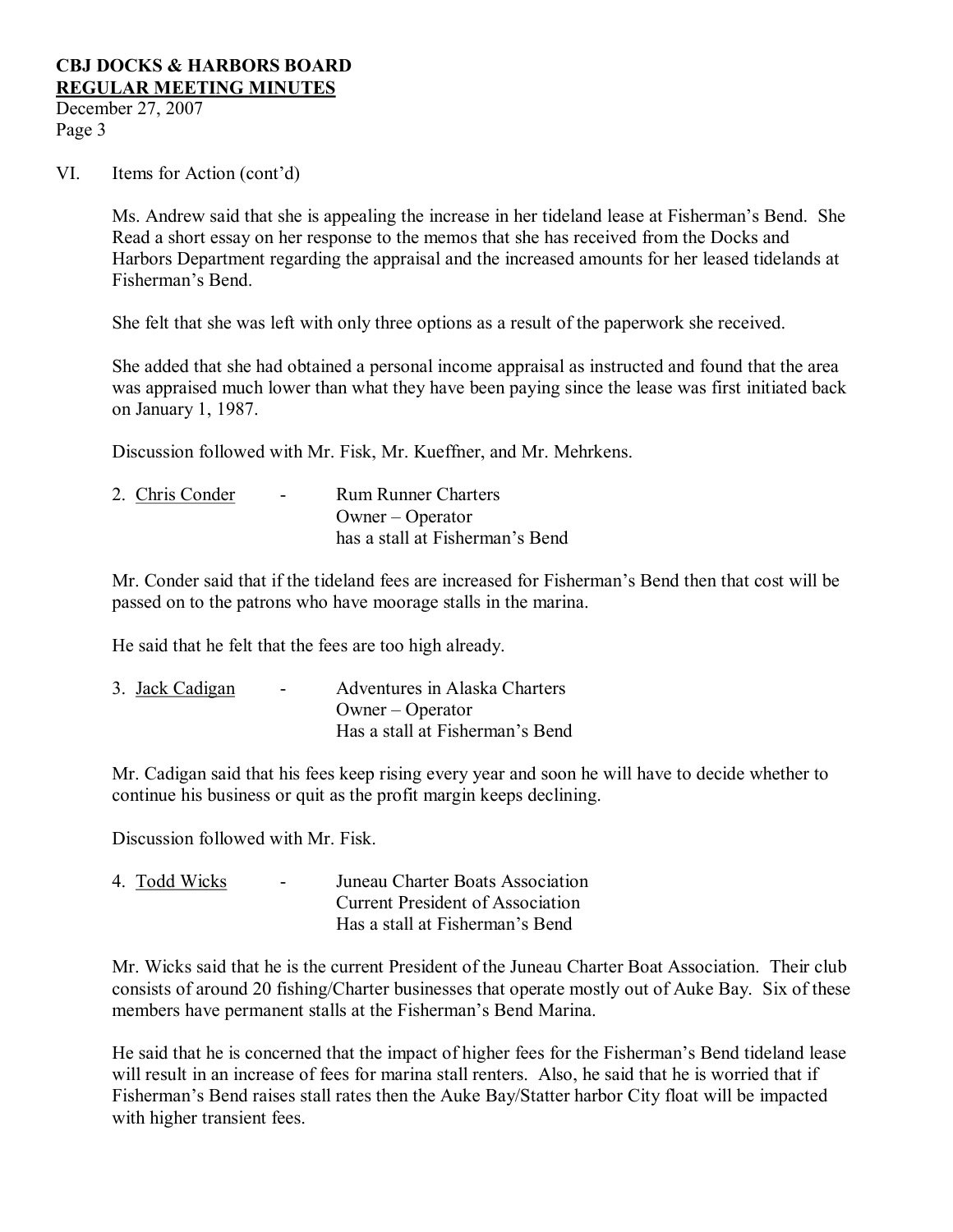December 27, 2007 Page 4

VI. Items for Action (cont'd)

In addition, he said that in these times of spiraling fuel costs and uncertain travel industry stability, it seems wrong for the CBJ Docks and Harbors Department to increase fees on businesses that are already close to the tipping point of profitability.

Discussion followed with Mr. Mehrkens.

5. Larry Dupler - Adventures Unlimited 723-9253 Owner – Operator P.O. Box 35431 Juneau, AK 99803 has 4 stalls at Fisherman's Bend

Mr. Dupler said that if Andrews Marina raises their stall rates as a result of this Tideland Lease increase it will affect his business as well as Orca Enterprises for the 4 large charter boats that they have moored there. This can greatly impact their whale watching charter businesses.

Discussion followed with Mr. Kueffner.

6. Ron Somerville Previous Charter Boat Operator

Mr. Somerville said that because of rising costs he was forced to close his charter business.

He said that he also felt that the City was wrong to buy an overinflated price of property namely DeHart's Marina.

In addition, he said that this proposed price change for Fisherman's Bend Tideland Lease over the 5–year period was insane.

Discussion followed with Mr. Fisk.

7. Rick Wolfenberger Fisherman/s Bend/Andrews Marina General Manager Auke Bay, AK

Mr. Wolfenberger said that he currently operates the Andrew's Marina for his mother.

He said that they have followed the Docks and Harbors rules all these years. They got an appraisal as requested but the Docks and Harbors Board doesn't like it. He asked what exactly does it take to satisfy us? What are the right rules to follow now?

In addition, he said that his property tax has raised considerably and as a business they have had to absorb that additional cost. They can no longer as a business do this. Their moorage rates are 20% lower than City owned facilities in Seattle. Are we trying to run him out of business here in Juneau?

Discussion followed with Mr. Mehrkens.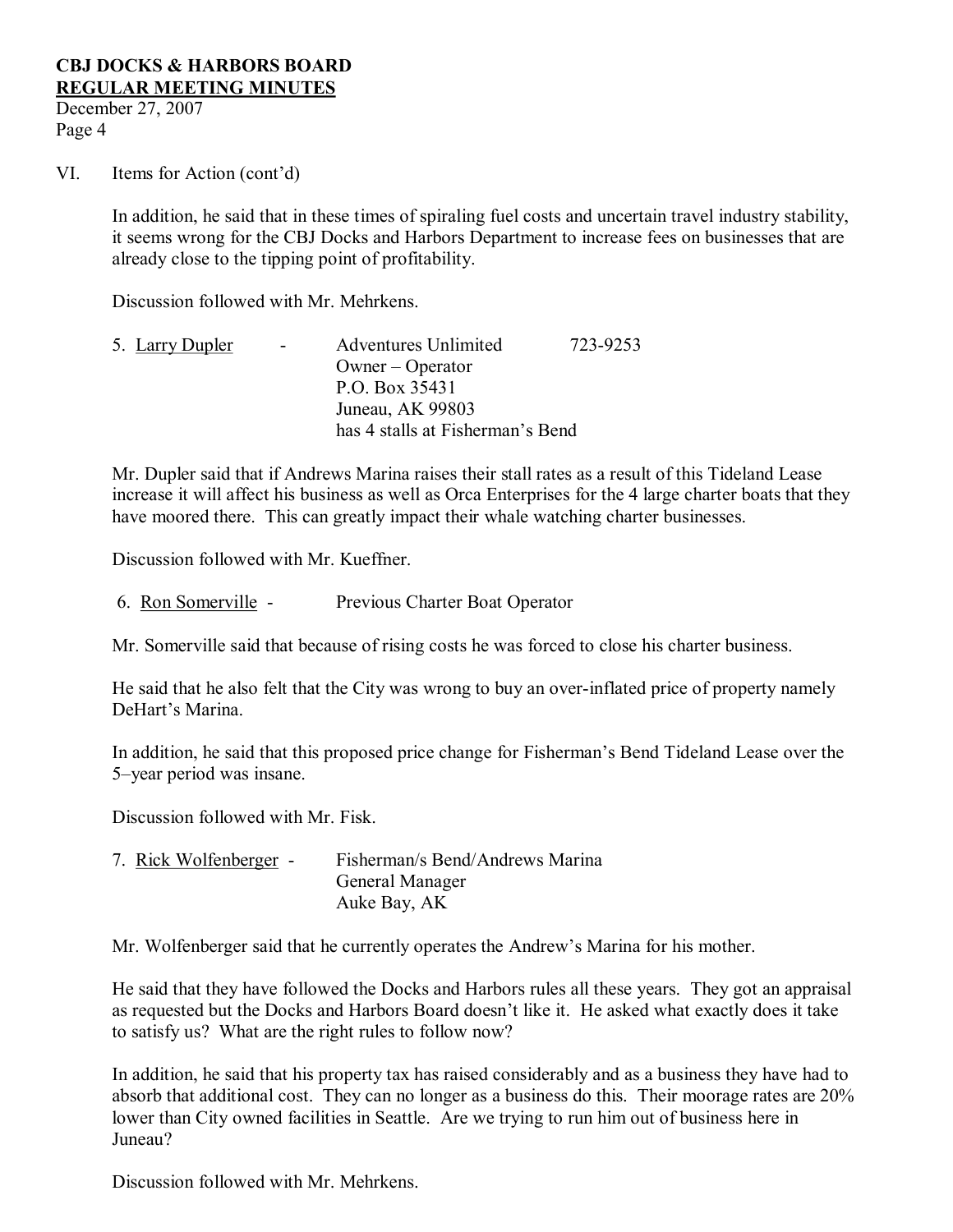December 27, 2007 Page 5

VI. Items for Action (cont'd).

8. Dennis Watson - 9333 Northland Street Juneau, AK 99801

Mr. Watson said that the population of Juneau is not growing. This may force many businesses to leave or close down.

He said that he felt that the City is sending out negative signals regarding these tideland leases and that businesses will have a hard time selling should they choose to do so.

Discussion followed with Mr. Fisk.

9. David Sevdy has a small boat moored at Fisherman's Bend

Mr. Sevdy asked whether the Docks and Harbors Board has a master plan for DeHart's and Fisherman's Bend Marinas? Mr. Fisk responded absolutely not.

He said that he was pretty shook up at what has been discussed tonight so he really has nothing more to say.

10. Kevin Birchfield - Alaska Charter Adventures Owner – Operator Has a stall at Fisherman's Bend

Mr. Birchfield said that he agrees with everything that has been said tonight. He added that if this increase goes through then many owners of Charter vessels will go out of business as a result.

Discussion followed with Mr. Kueffner, Mr. Preston, Mr. Knapp, Mr. Mehrkens, Mr. Fisk, and Mr. Williams.

# **MOTION by Mr. Kueffner: MOVE TO REQUEST THAT THE ASSEMBLY ADOPT AN ORDINANCE AUTHORIZING THE PORT DIRECTOR TO ENTER INTO AND NEGOTIATE A LEASE FOR A ONEYEAR EXTENSION AT THE CURRENT RATE OF \$13,600.00**

Mr. Knapp seconded the motion.

Discussion followed with several Board Members.

Mr. Knapp added a friendly amendment to the motion – he suggested that "**during this year we get Horan Appraisal Company to do an appraisal and have comparable figures to work with for establishing the next year's lease rate".**

Mr. Kueffner accepted Mr. Knapp's friendly amendment.

Mr. Mehrkens added an amendment to the motion. **"To change the current rate to \$ 0.062 which would equal \$21,080 per year and do a one-year lease".**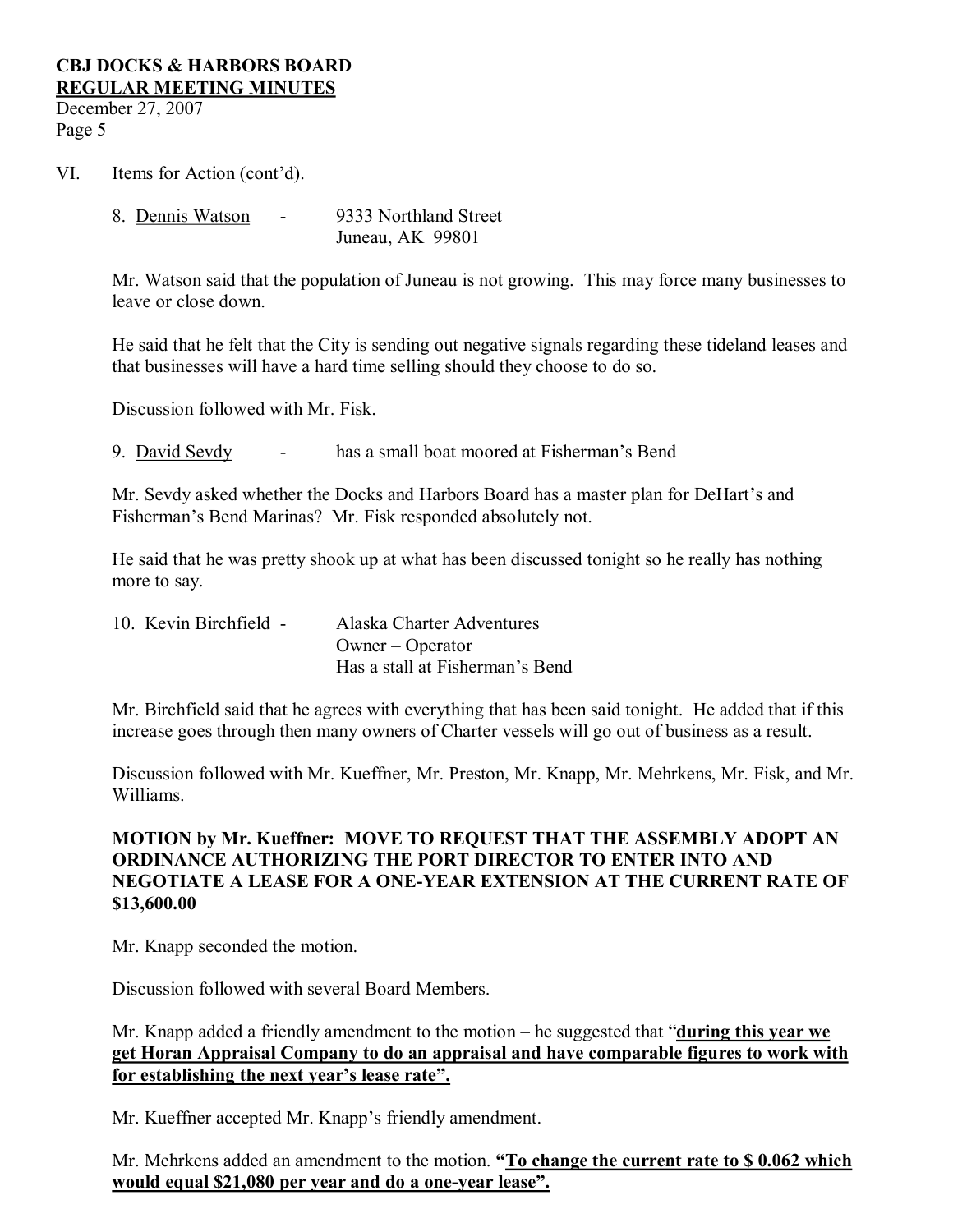December 27, 2007 Page 6

VI. Items for Action (cont'd).

Mr. Williams seconded the amended motion.

**Mr. Mehrken's amended motion failed with 4yes votes and 3no votes. (we need 5yes votes for a quorum to pass a motion).**

**Mr. Knapp's friendly amendment passed with 6yes votes and 1no vote by Mr. Preston.**

**The original motion by Mr. Kueffner passed with 6-yes votes and 1-no vote by Mr. Preston.** 

Vice-Chair Mr. Fisk called for a 5-minute break at 8:55 p.m.

Vice –Chair Mr. Fisk called the Regular Board Meeting back to order at 9:02 p.m.

3. Fee Appeals.

Mr. Stone gave a short presentation on this topic.

Public Comment:

| 1. Linda Kadrlik | $\sim 100$ | has the vessel Adventures Afloat | <b>Contract Contract</b> | 586-3312 |
|------------------|------------|----------------------------------|--------------------------|----------|
|                  |            | Located in stall A-A-005         |                          |          |
|                  |            | 4950 Steelhead                   |                          |          |
|                  |            | Juneau, AK 99801                 |                          |          |

Ms. Kadrlik said that she is appealing the live-aboard charges that they have been charged as they own property upland and pay CBT taxes on this property. They have an office there and use the house in addition to living aboard their vessel in Aurora Harbor. The house is empty except when they are at the house.

Discussion followed with Mr. Kueffner, Mr. Preston, Mr. Fisk, Mr. Knapp, and Mr. Stone.

There was no motion made by the Board Members to change the status of the fee charged to the Kadrliks. The live-aboard fee will stand and the appeal was denied by no action by the Board **Members** 

Vice-Chair Mr. Fisk added that the resident surcharge (live-aboard fee) regulation would be discussed at the next Finance Committee Meeting to be held on February 21, 2008.

2. Ann Lind - 4299 Marion Drive Juneau, AK 99801 Currently is a Day Care Provider

Ms. Lind said she was charged a daily moorage rate on her vessel in the amount of \$421.28 for the month of September. She said that she was appealing this charge due to various hardship situations.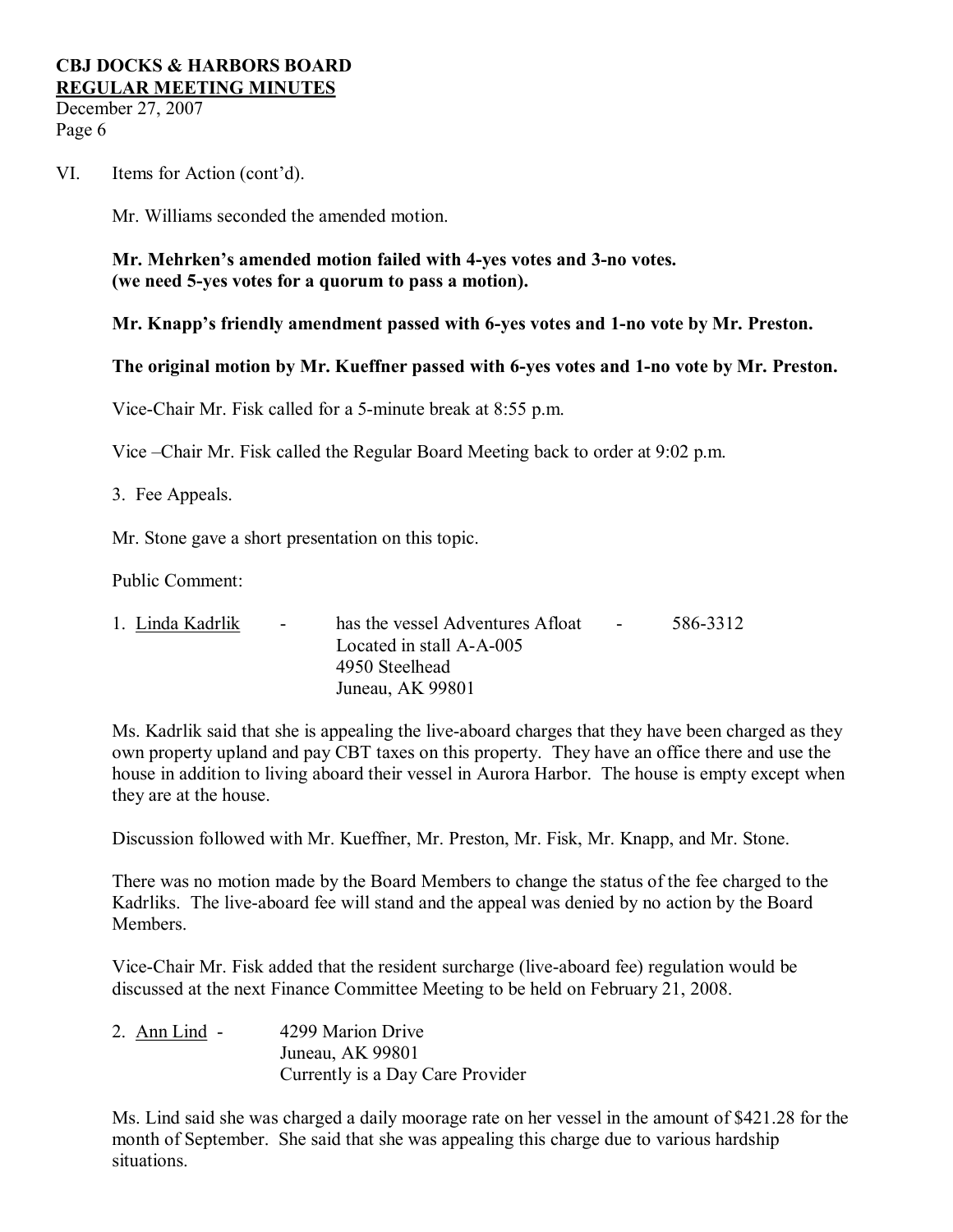December 27, 2007 Page 7

VI. Items for Action (cont'd).

Discussion followed with Mr. Preston, Mr. Kueffner, Mr. Merhkens, Mr. Knapp, Mr. Williams, Ms. Jebe, and Mr. Fisk.

### **MOTION by Mr. Knapp: MOVE TO NOT WAIVE THE DAILY FEE CHARGES AND TO ALLOW MS. LIND TO PAY THE ADJUSTED AMOUNT OF \$312.15, AND TO REMAIN CURRENT ON ALL MONTHLY FUTURE PAYMENTS, AND IN THE EVENT THAT SHE HAS A REMAINING BALANCE ON JUNE 30, 2008, THEN WE WOULD LOOK AT THE STALL RENEWAL SITUATION.**

Mr. Mehrkens seconded the motion.

### Mr. Preston offered an amendment to the motion. "**To have Ms. Lind continue to pay the \$150.00 current payment schedule to the end of June 2008, and to waive the remaining amount owed."**

Mr. Williams seconded the motion.

Discussion followed with Mr. Preston, Ms. Jebe, and Mr. Fisk.

### **Mr. Preston's amended motion failed with 4no votes and 3yes votes.**

Mr. Preston offered another amendment to the original motion. **"Move to forgive the entire back balance from September."**

Ms. Jebe seconded the amended motion.

### **Mr. Preston's amended motion failed with 4no votes and 3yes votes.**

### **The original motion made by Mr. Knapp failed with 4no votes and 3yes votes**.

Vice-Chair Mr. Fisk said that the fee appeal by Ms. Lind was denied by the failed motion.

Mr. Stone was instructed to work with the Harbor Department to see that Ms. Lind receives the adjusted amount of \$312.15 offered for some relief on the daily rate charged for the month of September.

4. Auke Bay Boatyard Lease.

Mr. Stone gave a short presentation on this topic and Mr. Preston added additional information.

Mr. Stone said that we received no formal protests to the award of the bid to Juneau Marine Services.

Discussion followed with Mr. Fisk, Ms. Jebe, and Mr. Preston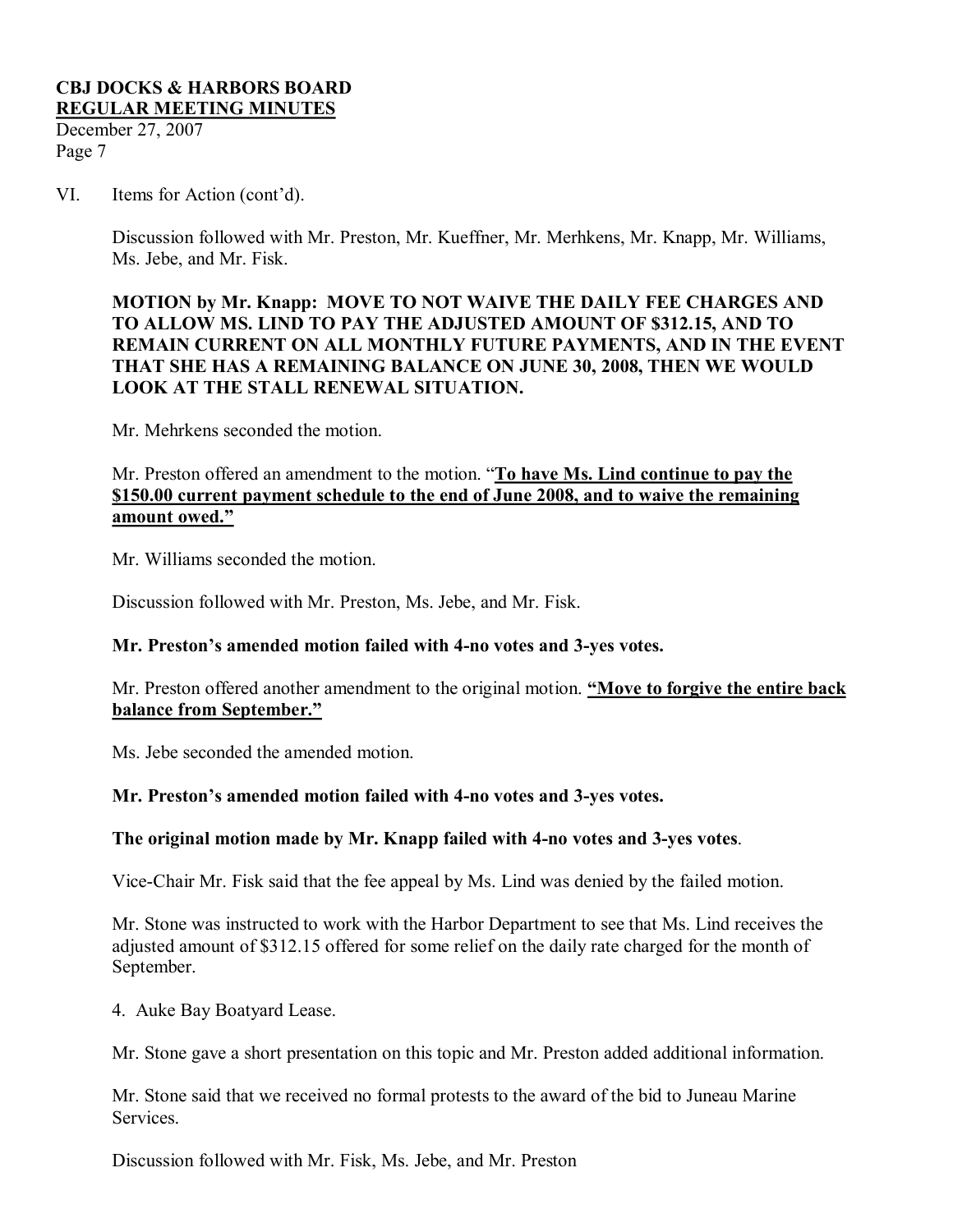December 27, 2007 Page 8

VI. Items for Action (cont'd).

Public Comment:

| 1. Jim Betts - | Betts Boat Repair    |
|----------------|----------------------|
|                | $O$ wner – Operator  |
|                | 2648 Glacier Highway |
|                | Juneau, AK 99801     |

Mr. Betts said that he understands that he scored second to Juneau Marine Services, however he really would like to be selected to operate the Auke Bay Boatyard. He said by selecting Juneau Marine Services they would now have a monopoly on this type of business since they already operate the downtown boatyard. There is no other boatyard with water access in Juneau.

He said that 10 years ago he also bid on the downtown boat yard operation and again came in second to Juneau Marine Services.

In addition, he said with being in the boat repair business he expects to make the City money through the paying of taxes on both materials and labor expenses. He said that he is not complaining as this brings more money into the City coffers.

He said in summary, he feels that he is qualified to operate the Auke Bay Boatyard and would like to be considered for this opportunity. Also, this would avoid a monopoly situation that should help for fairness of costs to customers.

Discussion followed with Mr. Knapp, and Mr. Kueffner.

| 2. Todd Wicks - | 911 Minor Court              |
|-----------------|------------------------------|
|                 | Juneau, AK 99801             |
|                 | <b>Charter Boat Operator</b> |

Mr. Wicks said that Jim Betts has been his mechanic and friend for 15-years and that he feels that Mr. Betts is an excellent mechanic and is very dependable.

Mr. Wicks added that competition is very good for the boat haul-out business.

Discussion followed with Mr. Kueffner, Mr. Fisk, Mr. Preston, Mr. Knapp, Mr. Stone, and Mr. Williams.

# **MOTION by Mr. Knapp: MOVE TO POSTPONE THIS DECISION AND REFER IT TO A COMMITTEE OF THE WHOLE MEETING EARLY IN JANUARY 2008, AND THEN TO GO INTO AN EXECUTIVE SESSION TO FURTHER DISCUSS THIS TOPIC.**

**There was no second to this motion – so the motion failed for lack of a second.**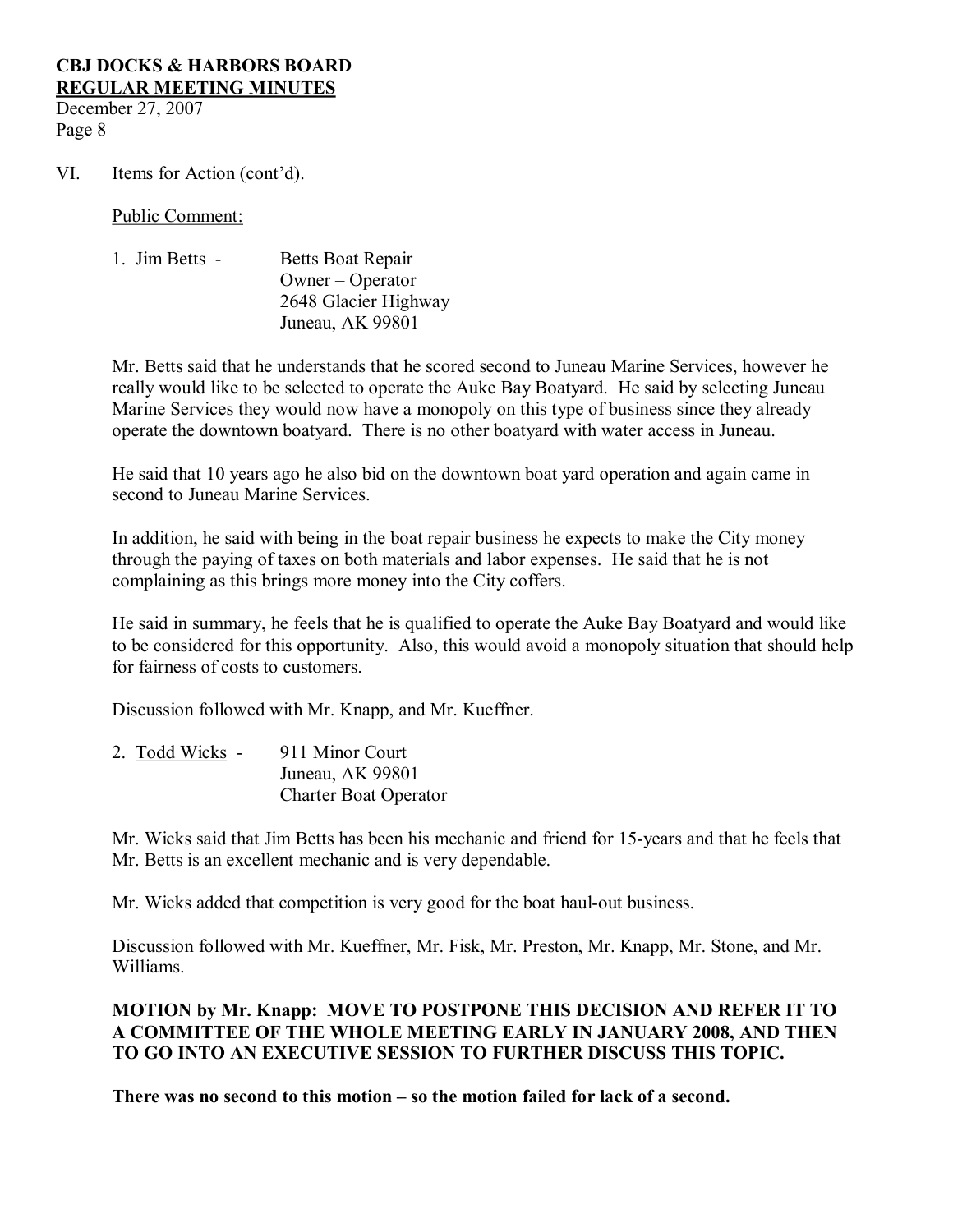December 27, 2007 Page 9

VI. Items for Action (cont'd).

### **MOTION by Mr. Williams: MOVE TO AWARD A LEASE FOR THE AUKE BAY BOATYARD AS RECOMMENDED BY THE FINANCE COMMITTEE AND TO REQUEST THAT THE ASSEMBLY ADOPT AN ORDINANCE AUTHORIZING THE PORT DIRECTOR TO NEGOTIATE AND ENTER INTO A LEASE WITH JUNEAU MARINE SERVICES.**

Mr. Kueffner seconded the motion.

Discussion followed with Mr. Knapp, Mr. Fisk, Ms. Jebe, Mr. Mehrkens, Mr. Preston, and Mr. Kueffner.

**The motion failed with 4yes votes and 3no votes.**

### **MOTION by Mr. Kueffner: ASK UNANIMOUS CONSENT TO RECONSIDER THIS TOPIC AT THE NEXT REGULAR BOARD MEETING ON JANUARY 31, 2008.**

#### **The motion passed without objection.**

Vice-Chair Mr. Fisk said that this topic would be placed on the January 31, 2008 Regular Board Meeting Agenda.

5. Statter Harbor Master Planning and Permitting Services Award.

Mr. Stone gave a short presentation on this topic.

Discussion followed with Mr. Kueffner.

### **MOTION by Mr. Mehrkens: ASK UNANIMOUS CONSENT TO APPROVE THE AWARD OF THE STATTER HARBOR MASTER PLANNING AND PERMITTING SERVICES RFP AS RECOMMENDED BY THE PORT DIRECTOR AND TO REQUEST THAT THE ASSEMBLY APPROVE A CONTRACT AS RECOMMENDED BY THE PORT DIRECTOR.**

### **The motion passed without objection.**

6. Request for Waiver of CBJ Rock Royalty.

Mr. Stone gave a short presentation on this topic and added that they have decided not to pursue this wavier at this time.

VII. Items for Information/Discussion.

There were none.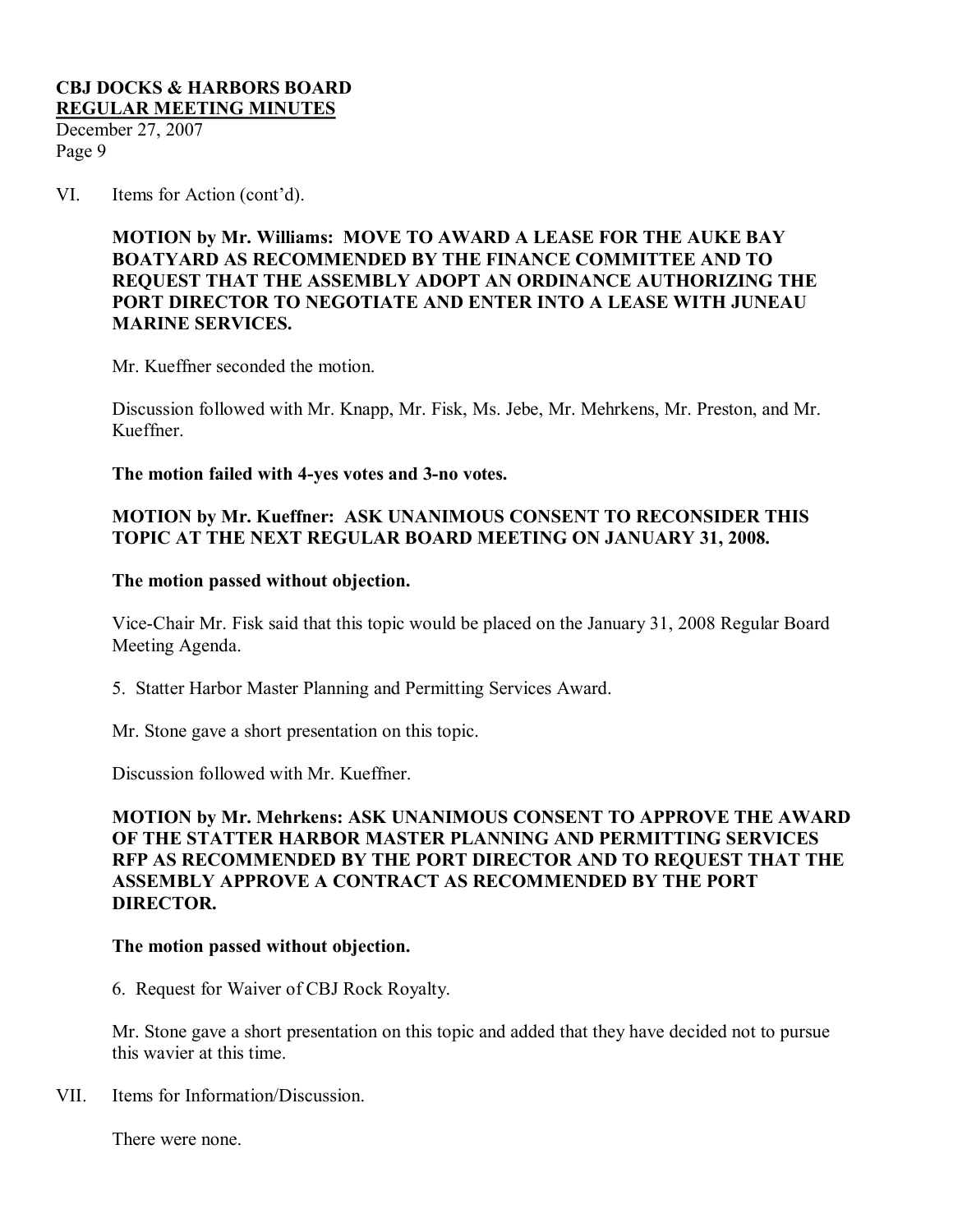December 27, 2007 Page 10

VII. Items for Information/Discussion.

There were none.

- VIII. Committee and Board Member Reports.
	- 1. Operations Committee Meeting held December 11, 2007

Ms. Jebe said that they looked at the Waterfront Sales Permit Regulations and talked about the vandalism at Douglas Harbor.

Also, she said they talked about keeping the Harris Harbor Restrooms closed permanently.

In addition, she said that they talked about vehicles that are towed to Norway Point in order to remove snow from city streets.

2. Finance Committee Meeting – held on December 20, 2007

Mr. Preston said that most of the items that they talked about have already been discussed at tonight's meeting.

He said that there was one Boat Shelter sale that had been previously approved and a letter has been sent out per requirements.

3. CIP/Planning Committee Meeting – held on 12/18/07

Mr. Fisk said that they mainly talked about current project updates.

IX. Harbormaster's Report.

There was no report as Mr. McCall was out of town.

X. Port Director's Report.

Mr. Stone said he had nothing further to add due to the fact we are out of time for this meeting.

- XI. Committee Administrative Matters.
	- 1. Meeting Calendar for January 2008.

Please note the meeting schedule for all the Committee Meetings and the Regular Board Meetings for the entire 2008 calendar year

| <b>Operations Committee Meeting -</b> | January 15, 2008            |
|---------------------------------------|-----------------------------|
| 5:00 p.m. to $7:00$ p.m.              | <b>AURORA HARBOR OFFICE</b> |

| <b>Finance Committee Meeting -</b> | January 17, 2009 – (meeting has been cancelled) |
|------------------------------------|-------------------------------------------------|
| 5:00 p.m. to 7:00 p.m.             | <b>CBJ ASSEMBLY CHAMBERS</b>                    |